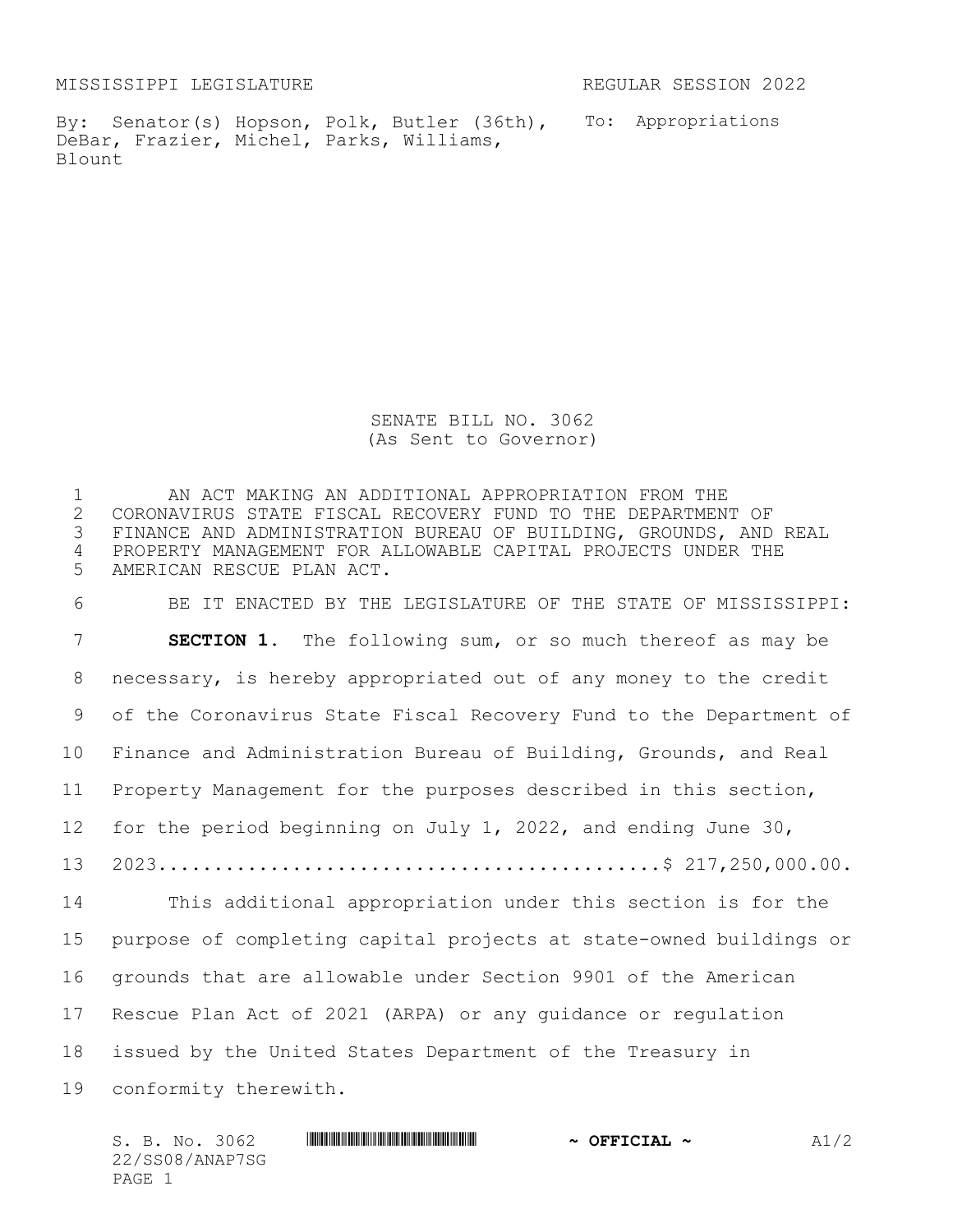**SECTION 2.** "Capital projects" for the purpose of this act shall mean the following:

 (a) Eligible projects under the Environmental Protection Agency's Clean Water State Revolving Fund (CWSRF) or Drinking Water State Revolving Fund (DWSRF), lead remediation, and stormwater infrastructure;

 (b) Prevention, mitigation, or other services in congregate living facilities and other key settings;

 (c) Ventilation system installation and improvements; (d) Capital investments in public facilities to implement COVID-19 mitigation tactics;

 (e) Improvements to state parks due to increased use; (f) Any other eligible project through ARPA guidelines, guidance, rules, regulations and/or other criteria, as may be amended from time to time, of the United States Department of the Treasury, excluding broadband infrastructure.

 **SECTION 3.** It is the intention of the Legislature that the Department of Finance and Administration Bureau of Building, Grounds, and Real Property Management prioritize necessary investment in drinking water, wastewater, and stormwater infrastructure when determining projects unless the entity operates a congregate living facility or the purpose if expressly stated in this act.

 **SECTION 4.** None of the funds appropriated under this act shall be used to pay employee premium payments.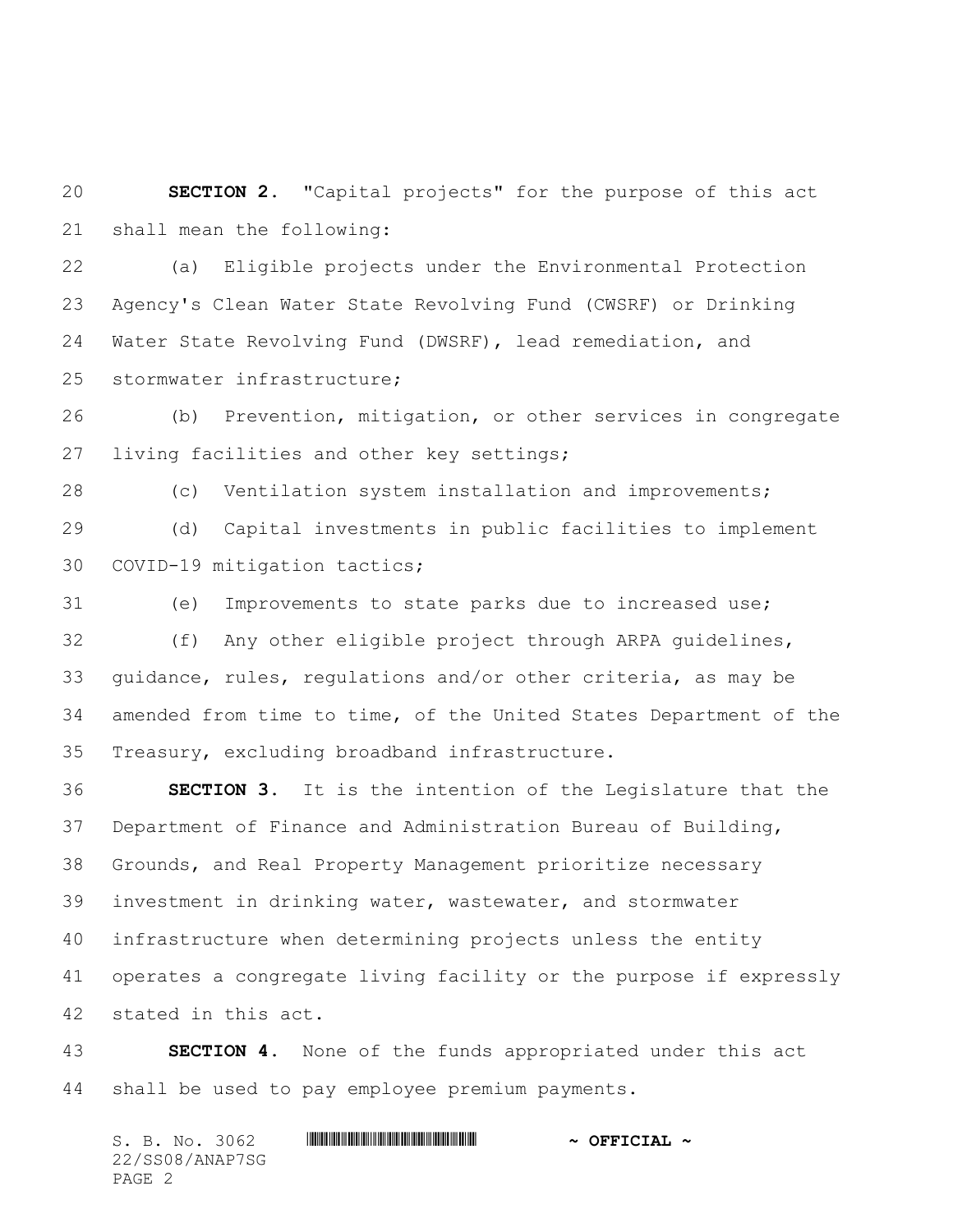**SECTION 5.** Of the funds appropriated under the provisions of Section 1 of this act, One Hundred Seventy-nine Million Seven Hundred Fifty Thousand Dollars (\$179,750,000.00) or so much thereof as may be necessary, shall be provided for capital projects at state-owned buildings or grounds occupied by the following state agencies or for the following purposes as cited herein: (a) Any state-owned building as deemed necessary by the Department of Finance and Administration Bureau of Building, Grounds 55 and Real Property Management..........................\$  $14,000,000.00$ . (b) The Department of Corrections...........\$ 80,000,000.00. (c) The Department of Mental Health.........\$ 40,000,000.00. (d) The Department of Human Services 59 Oakley Youth Development Center.....................\$ 5,000,000.00. (e) State Department of Health for necessary capital investment to assist in responding to the public health emergency......\$ 12,000,000.00. (f) The State Fire Academy..................\$ 750,000.00. (g) To the entity that oversees the operations of state parks for the purpose of eligible water, wastewater, and stormwater projects..........................................\$ 12,000,000.00. (h) To the entity that oversees the operations of state parks for the purpose of

| S. B. No. 3062  | $\sim$ OFFICIAL $\sim$ |  |
|-----------------|------------------------|--|
| 22/SS08/ANAP7SG |                        |  |
| PAGE 3          |                        |  |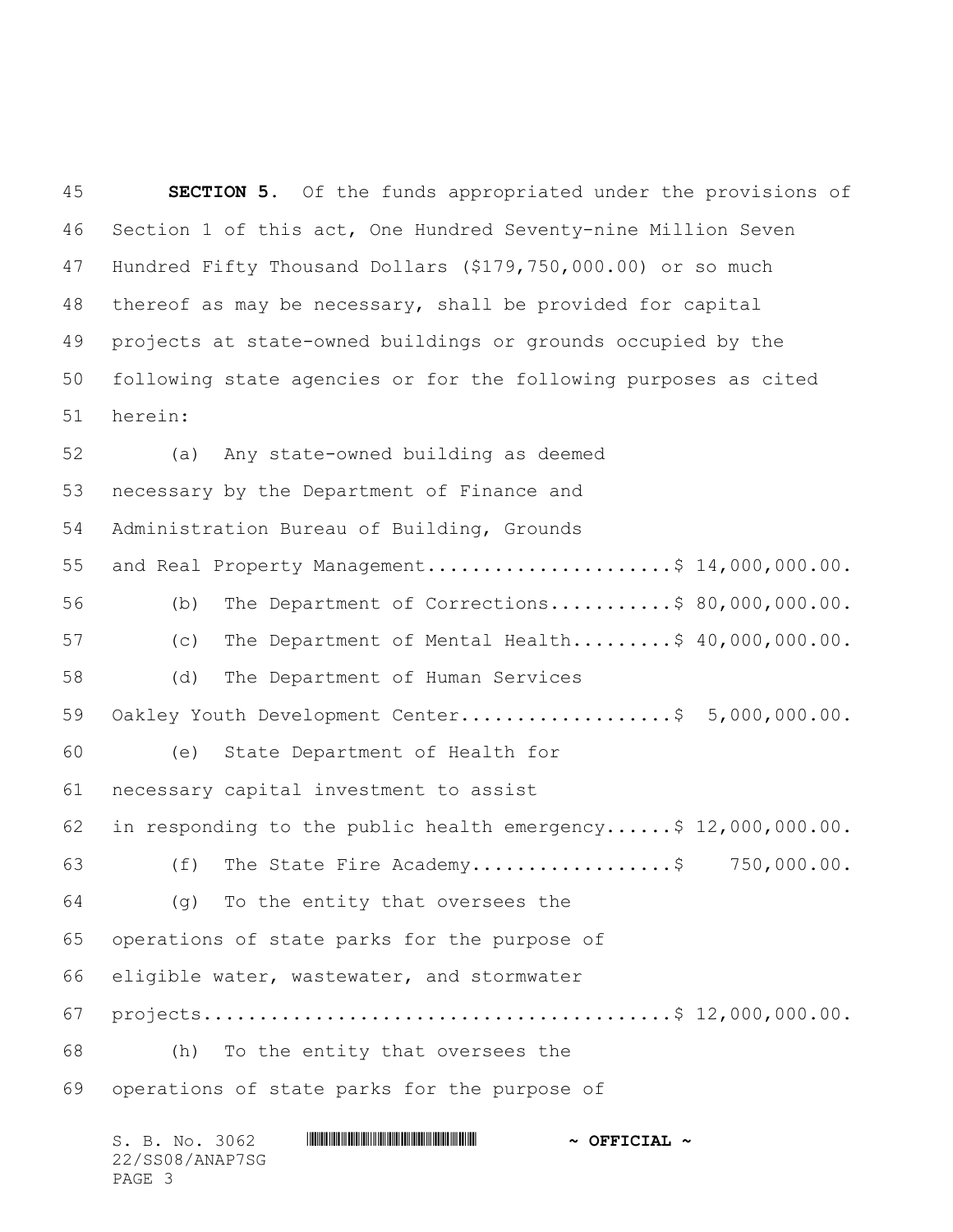improvements to state parks due to increased use

71 and to promote tourism...............................\$ 16,000,000.00. **SECTION 6.** Of the funds appropriated under the provisions of Section 1 of this act, Twenty-five Million Dollars (\$25,000,000.00) or so much thereof as may be necessary, shall be provided for critical capital projects as determined by the Department of Finance and Administration Bureau of Building, Grounds, and Real Property Management at state-owned buildings or grounds occupied by the following universities: Alcorn State University, Delta State University, Jackson State University, Mississippi State University, Mississippi University for Women, Mississippi Valley State University, University of Mississippi, and University of Southern Mississippi, or any related subsidiaries of these Universities.

 **SECTION 7.** Of the funds appropriated under the provisions of Section 1 of this act, Twelve Million Five Hundred Thousand 86 Dollars (\$12,500,000.00) or so much thereof as may be necessary, shall be provided for critical capital projects as determined by the Department of Finance and Administration Bureau of Building, Grounds, and Real Property Management at state-owned buildings or grounds occupied by the following public community and junior colleges: Coahoma Community College, Copiah-Lincoln Community College, East Central Community College, East Mississippi 93 Community College, Hinds Community College District, Holmes Community College, Itawamba Community College, Jones County Junior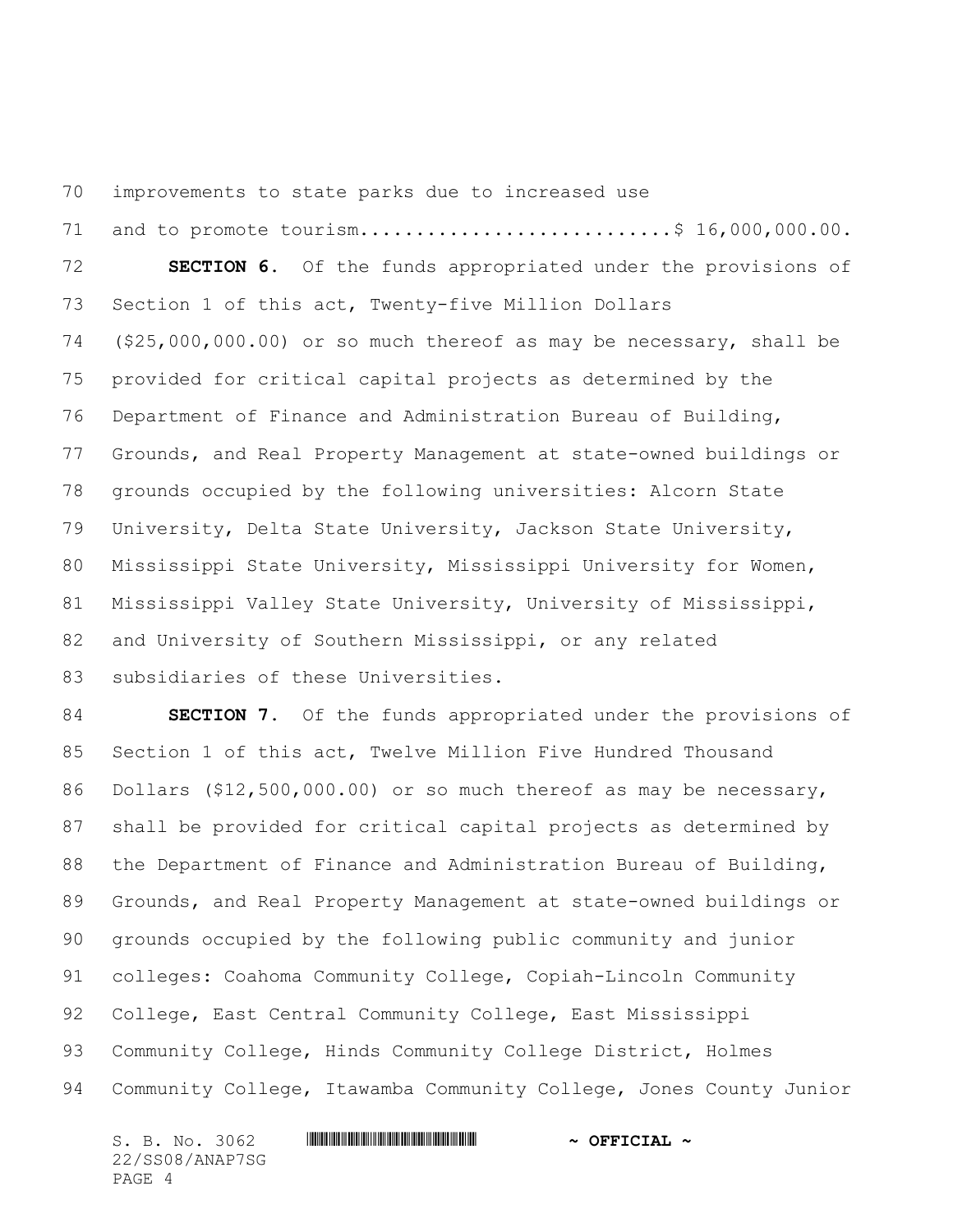College, Meridian Community College, Mississippi Delta Community College, Mississippi Gulf Coast Community College District, Northeast Mississippi Community College, Northwest Mississippi Community College, Pearl River Community College, and Southwest Mississippi Community College.

 **SECTION 8.** Of the funds appropriated in Section 5 subsection (b) of this act, the following sum Eight Hundred Thousand Dollars (\$800,000.00) or so much as may be necessary is provided to the Town of Walnut Grove to assist with improvement to the sewer system and lagoon that serves the Walnut Grove Correctional Facility.

 **SECTION 9.** (1) As used in this section and Section 10 of this act, the term "department" means the Department of Finance and Administration Bureau of Building, Grounds, and Real Property Management.

 (2) The department shall not disburse any funds appropriated under this act to any recipient without first: (a) making an individualized determination that the reimbursement sought is, in the department's independent judgment, for necessary expenditures eligible under Section 602 of the federal Social Security Act as added by Section 9901 of the federal American Rescue Plan Act of 2021 (ARPA) and its implementing guidelines, guidance, rules, regulations and/or other criteria, as may be amended or supplemented from time to time, by the United States Department of the Treasury; and (b) determining that the recipient has not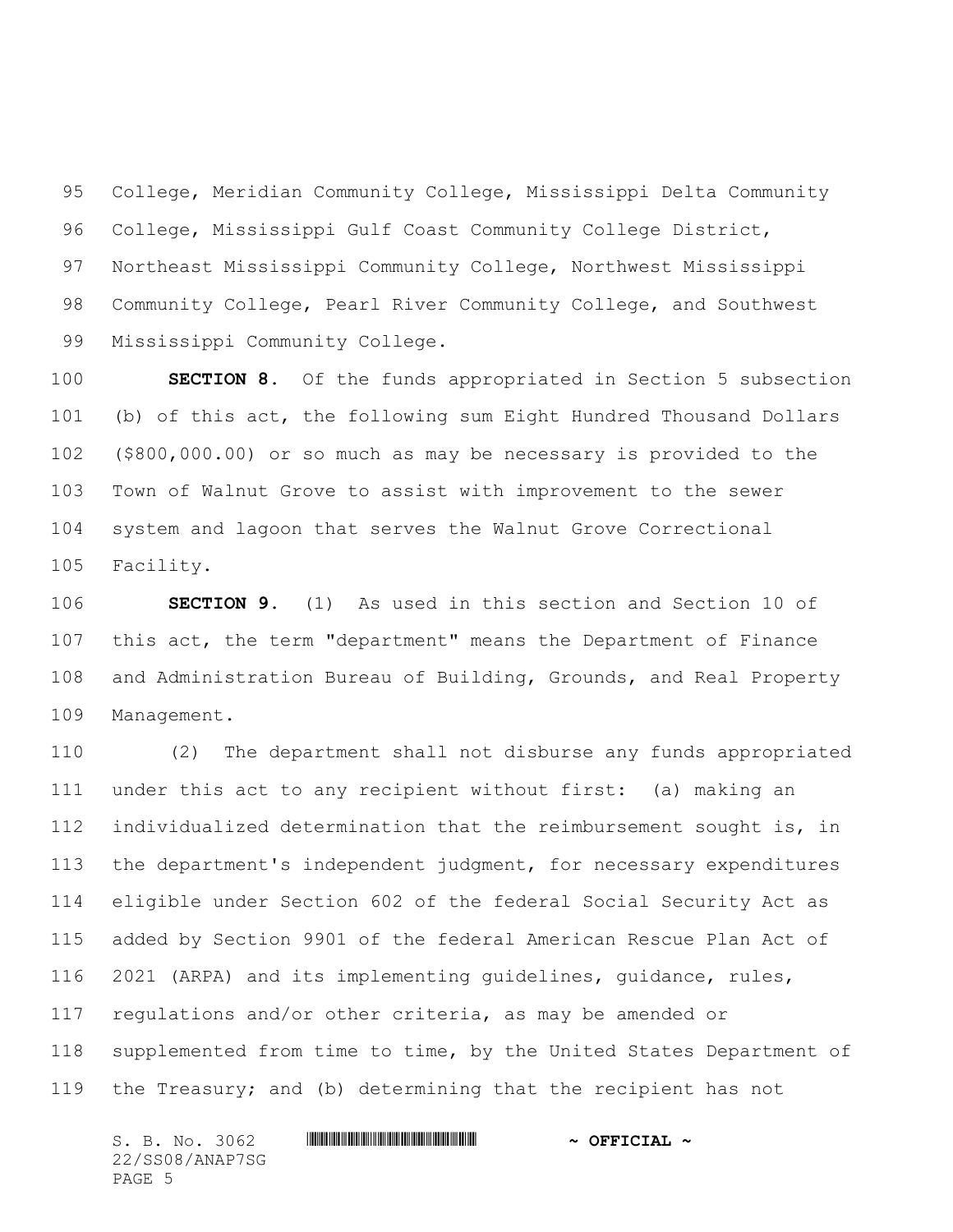received and will not receive reimbursement for the expense in 121 question from any source of funds, including insurance proceeds, other than those funds provided under Section 602 of the federal Social Security Act as added by Section 9901 of ARPA. In addition, the department shall ensure that all funds appropriated under this act are disbursed in compliance with the Single Audit Act (31 USC Sections 7501-7507) and the related provisions of the Uniform Guidance, 2 CFR Section 200.303 regarding internal controls, Sections 200.330 through 200.332 regarding subrecipient monitoring and management, and subpart F regarding audit requirements.

 **SECTION 10.** (1) As a condition of receiving and expending the funds appropriated to each entity listed in Sections 5, 6, and 133 7 of this act, each entity shall certify to the Department of Finance and Administration that each expenditure of the funds appropriated to the department under this act complies with the guidelines, guidance, rules, regulations and/or other criteria, as may be amended from time to time, of the United States Department of the Treasury regarding the use of monies from the Coronavirus State Fiscal Recovery Fund established by ARPA.

 (2) If the Office of Inspector General of the United States Department of the Treasury, or the Office of Inspector General of any other federal agency having oversight over the use of monies from the Coronavirus State Fiscal Recovery Fund established by ARPA (a) determines that the department or recipient has expended

S. B. No. 3062 \*SS08/ANAP7SG\* **~ OFFICIAL ~** 22/SS08/ANAP7SG PAGE 6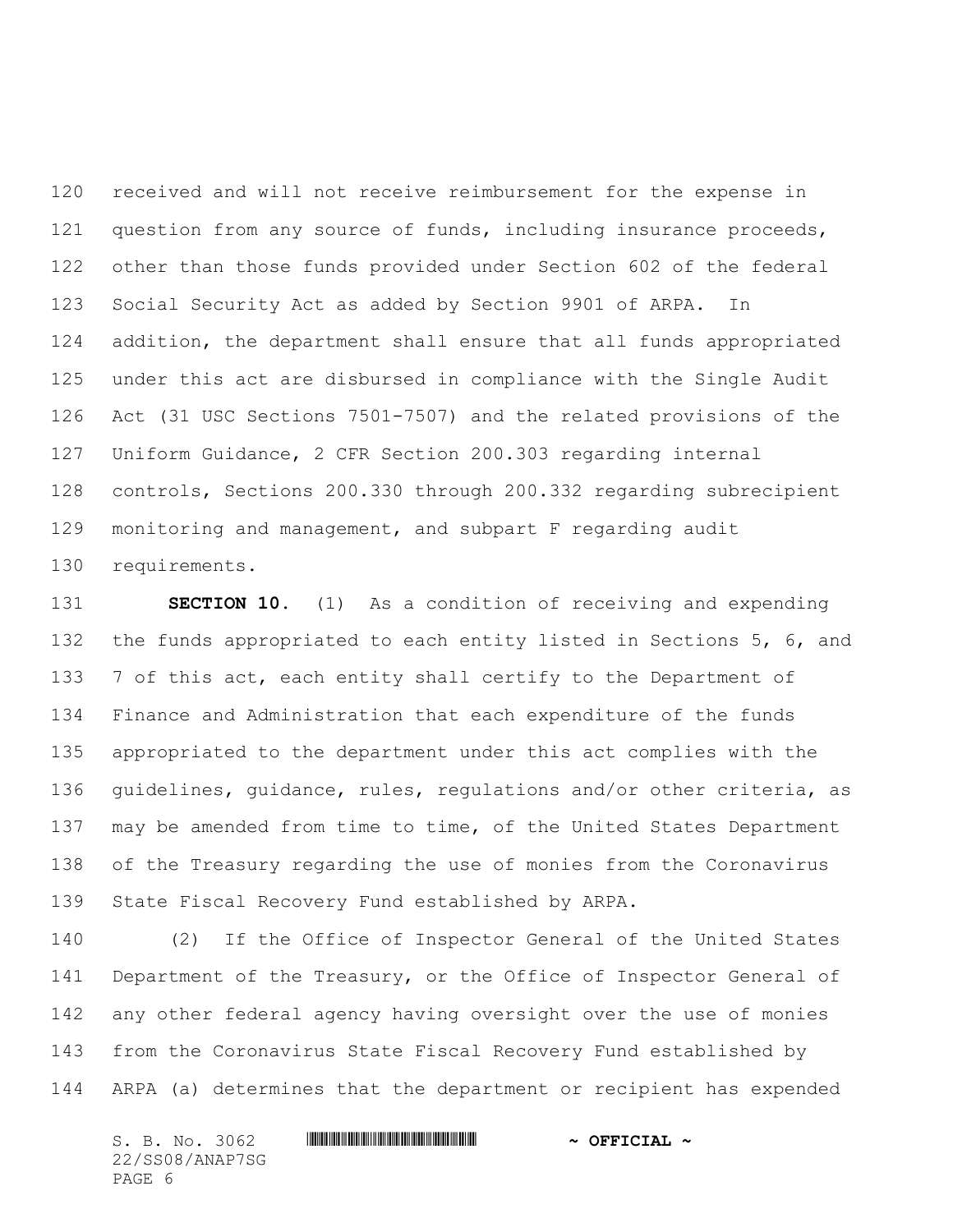or otherwise used any of the funds appropriated to the department under this act for any purpose that is not in compliance with the guidelines, guidance, rules, regulations and/or other criteria, as may be amended from time to time, of the United States Department of the Treasury regarding the use of monies from the Coronavirus State Fiscal Recovery Fund established by ARPA, and (b) the State of Mississippi is required to repay the federal government for any of those funds that the Office of the Inspector General determined were expended or otherwise used improperly by the department or recipient, then the department or recipient that expended or otherwise used those funds improperly shall be required to pay the amount of those funds to the State of Mississippi for repayment to the federal government.

 **SECTION 11.** The department shall submit to the Joint Legislative Budget Committee by October 1 of each year an annual report. The reports shall contain a listing of the projects intended to be funded through this appropriation, the amount of funds allocated toward each project, the amount of funds expended on each project, and the status of each project.

 **SECTION 12.** The money appropriated by this act shall be paid by the State Treasurer out of any money in the Coronavirus State Fiscal Recovery Fund not otherwise appropriated, upon warrants issued by the State Fiscal Officer; and the State Fiscal Officer shall issue his or her warrants upon requisitions signed by the proper person, officer or officers in the manner provided by law.